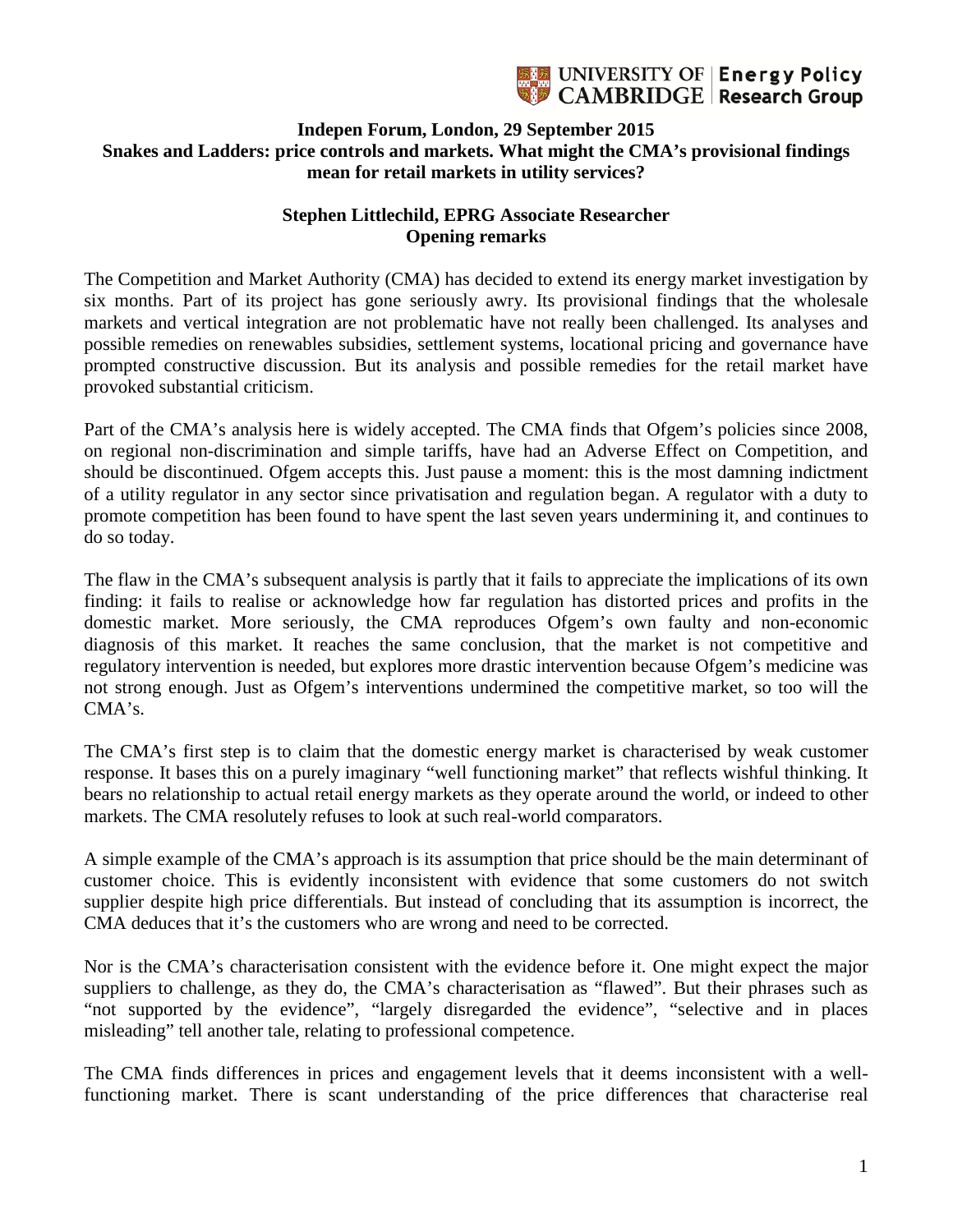

competitive markets, and little recognition that regulatory restrictions may have played a part in this sector. Since 2008 Ofgem's restrictions on prices and on direct marketing have reduced the customer switching rate to half its previous level, and undermined competition between variable tariffs, with particularly adverse effect on customers that used to rely on direct marketing. Supplier profits have increased by about £1 billion since 2008. The CMA ignores these regulatory impacts and declines to consider further the direct marketing restrictions.

The CMA's next step is to calculate how far major suppliers have exploited the allegedly weak consumers. It finds that they have done so to the extent of about 5 per cent, amounting to about  $\pounds$ 1.2 billion per year. Its methodology and calculations are obscure in the extreme, even to those permitted into the secret data room. Again, suppliers might be expected to find significant flaws in the analysis, as they do. More serious for the CMA are their criticisms of "assumptions of perfect foresight", "internally inconsistent assumptions producing wholly implausible outcomes", "unrealistic" analysis "not reflective of market realities", and "assumptions inconsistent with commercial reality".

How does the CMA square its claim that domestic customers have been overcharged by about £1.2 billion with the fact that supplier profits in the domestic market have barely averaged £1 billion in recent years? It seems – though no one can be sure – that the CMA assumes that at least half of the overcharging reflects not excess profits, but supplier costs that are higher than they would be in a wellfunctioning market. It seems – though again it is unclear – that all suppliers are expected to have the same costs as the lower quartile supplier. So some of the major suppliers are wantonly failing to take obvious opportunities to reduce their costs? The CEO of a major supplier recently lost his job because his company profits were not adequate. Does the CMA know something about cost reduction that eluded him?

One of the CMA's possible remedies is that Ofgem should provide a price comparison website. The claim that this would increase consumer trust in other comparison websites is implausible. There is barely any recognition that Ofgem might not have the necessary resources or expertise, and that this involvement might distort the market and its regulation. The Secretary of State conjectured that this proposal was not well thought through, and she was right.

Two more possible remedies are to provide customers with more information and to prompt customers to engage. These are little more than a series of questions, with apparently little hope of receiving persuasive answers.

The CMA's key possible remedy is to prohibit the "evergreen" standard variable tariff which about 70 per cent of domestic customers have presently chosen, or chosen not to leave. Is it not remarkable that controversial products such as alcohol, tobacco and gambling are allowed to be sold but the standard variable tariff is so harmful to customers that it must be prohibited?

But these are the wrong kind of customers: they don't devote sufficient attention to engaging in the energy market, and their preferences should not count. Under this remedy, customers who fail to engage in the market despite the CMA's prompts will be "rolled on" – that is, forcibly transferred - to a "safeguard tariff" with a maximum level set by the CMA or Ofgem.